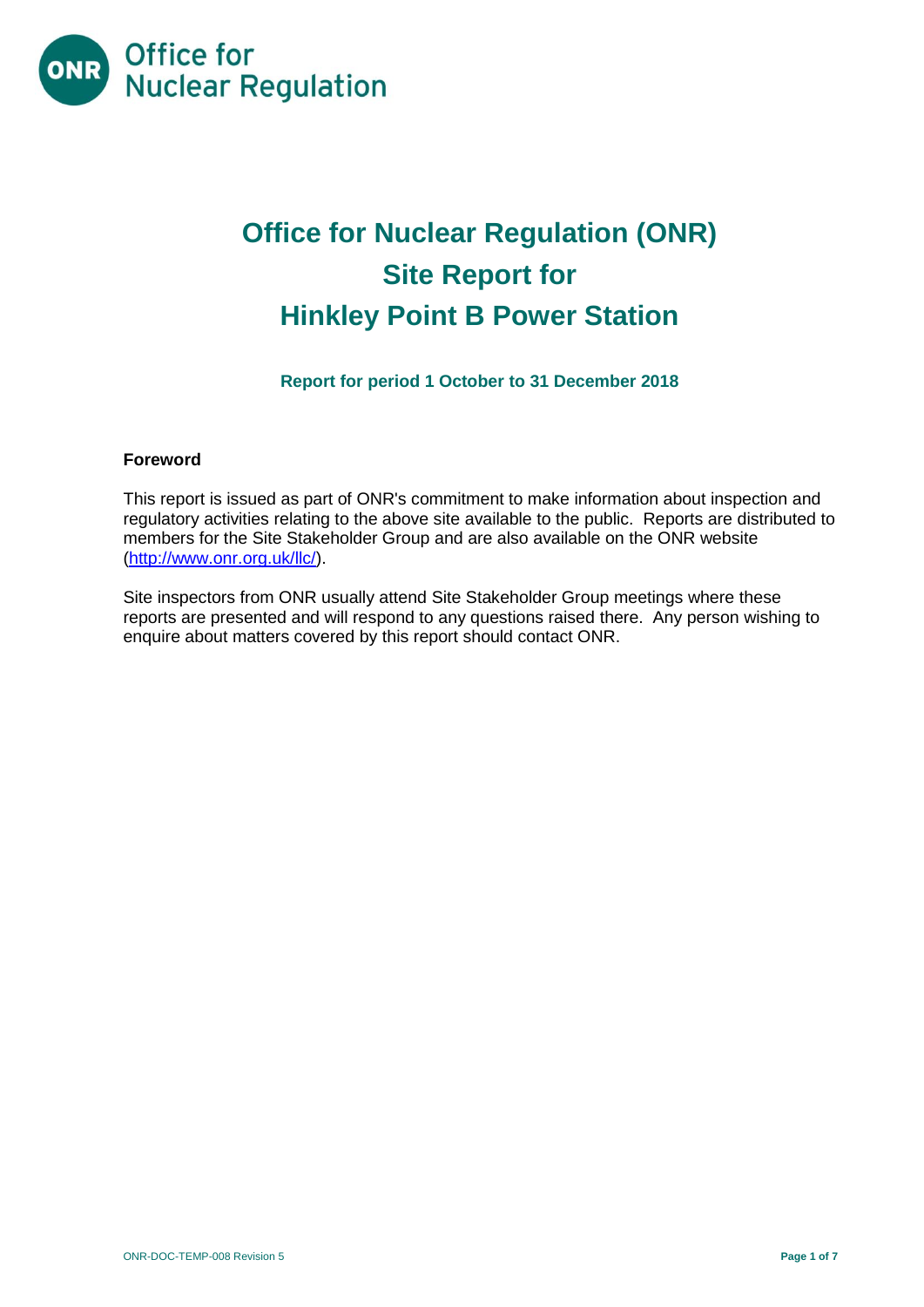# **TABLE OF CONTENTS**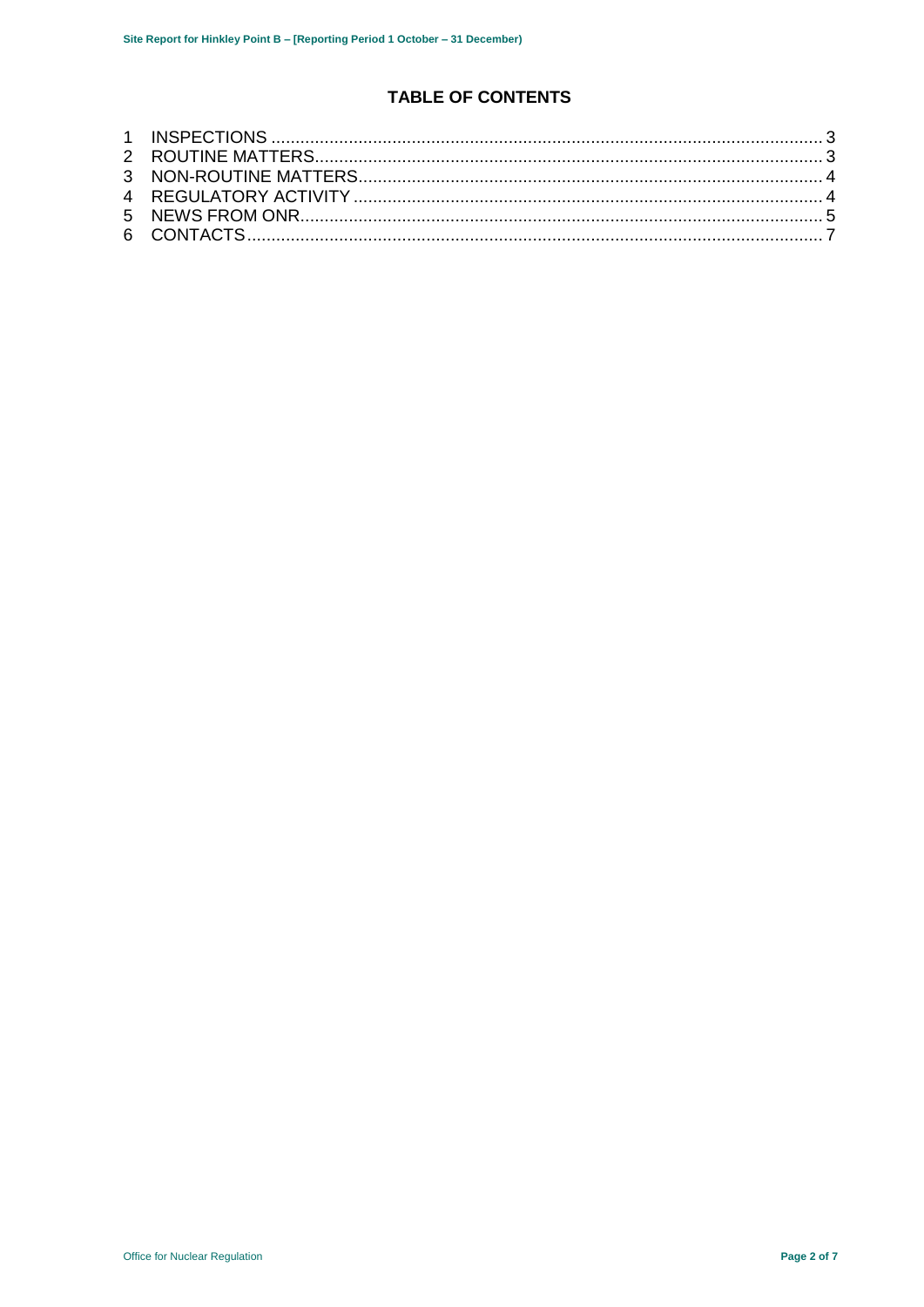# <span id="page-2-0"></span>**1 INSPECTIONS**

#### **1.1 Dates of inspection**

- 1. The ONR site inspector made inspections on the following dates during the report period:
	- $-15 16$  October 2018
	- $-5 8$  November 2018
	- 17-20 December 2018
- 2. In addition, ONR specialist inspectors undertook inspections on the following dates during the quarter:
	- 15 16 October (Boiler Feed System)

#### <span id="page-2-1"></span>**2 ROUTINE MATTERS**

### **2.1 Inspections**

- 3. Inspections are undertaken as part of the process for monitoring compliance with:
	- the conditions attached by ONR to the nuclear site licence granted under the Nuclear Installations Act 1965 (NIA65) (as amended);
	- the Energy Act 2013
	- the Health and Safety at Work Act 1974 (HSWA74); and
	- regulations made under HSWA74, for example the Ionising Radiations Regulations 2017 (IRR17) and the Management of Health and Safety at Work Regulations 1999 (MHSWR99).
- 4. The inspections entail monitoring licensee's actions on the site in relation to incidents, operations, maintenance, projects, modifications, safety case changes and any other matters that may affect safety. The licensee is required to make and implement adequate arrangements under the conditions attached to the licence in order to ensure legal compliance. Inspections seek to judge both the adequacy of these arrangements and their implementation.
- 5. In this period, there were no routine compliance inspections of Hinkley Point B.

#### System Based Inspections (SBI)

- 6. In addition to our compliance inspections based on the conditions attached to the nuclear site licence, ONR inspectors also inspect operating reactors against safety related systems. Each site has a safety case that demonstrates how it operates safely. For advanced gas cooled reactors, each of approximately thirty key systems will be inspected against the claims made upon them by the safety case. The aim is to systematically inspect all the significant safety related systems within a five-year cycle (six per year). ONR believes that this will provide more robust assurances of the site's safe operation and how the safety case is being implemented. Each of these system based inspections considers the relevant licence conditions below:
	- Licence condition 10: Training
	- Licence condition 23: Operating rules
	- Licence condition 24: Operating instructions
	- Licence condition 27: Safety mechanisms
	- Licence condition 28: Examination, inspection, maintenance and testing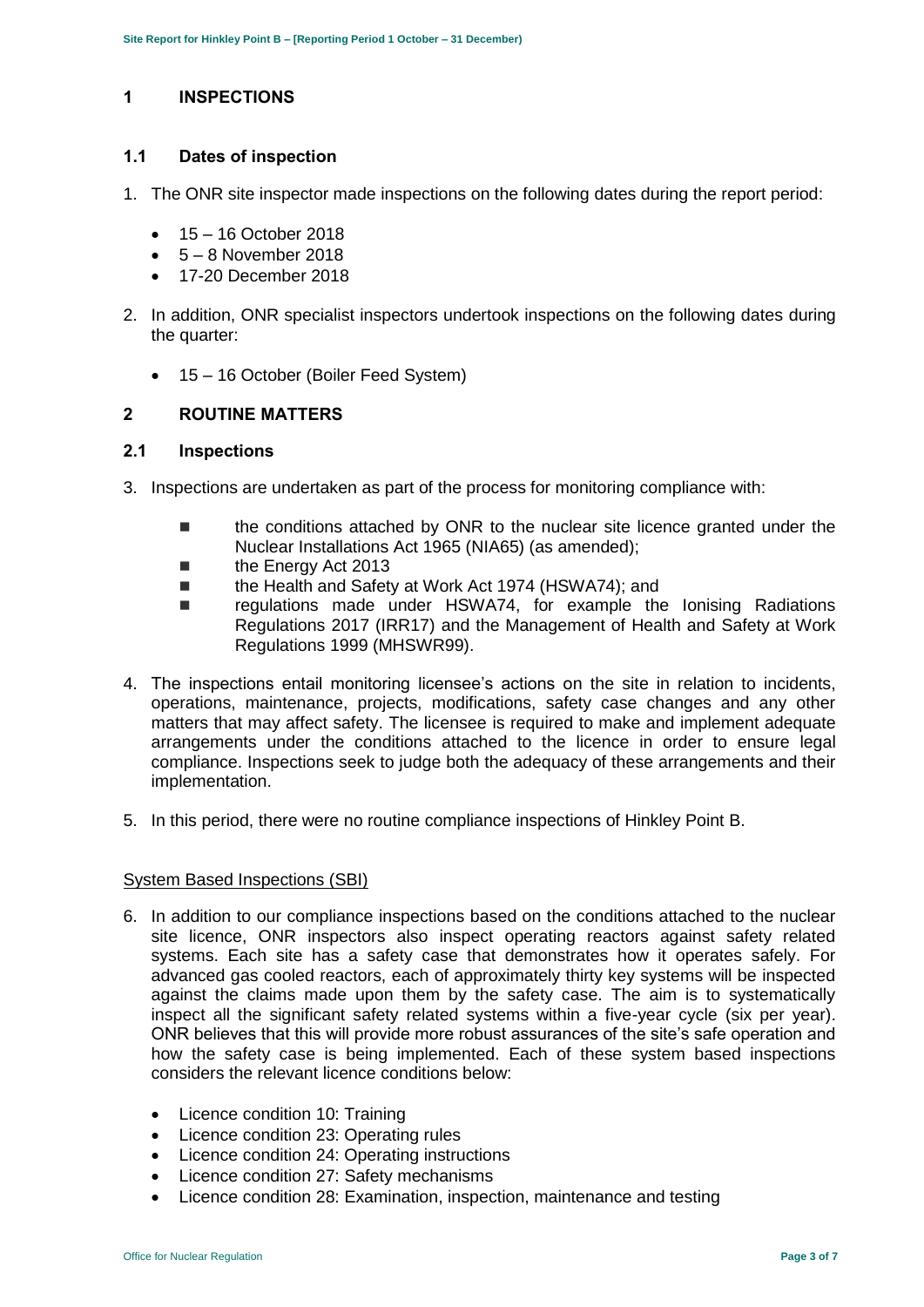- Licence condition 34 (if applicable): Leakage and escape of radioactive material and radioactive waste
- 7. In this period one system based inspection (SBI) was carried out:

#### Boiler Feed System (SBI 03)

8. This System Based Inspection (SBI) was performed as the Boiler Feed System is used as part of the cooling system for the reactor. The aim of the inspection was to confirm that the Boiler Feed System, with its associated operating instructions and maintenance schedule, is able to meet the safety case functional requirements. The Inspection concluded that the parts of the Boiler Feed System that were inspected met the requirements of the safety case and were adequately safe and LCs 10, 23, 24, 27 and 28 were rated as green.

#### **2.2 Other work**

9. No other significant work was undertaken during the period.

#### <span id="page-3-0"></span>**3 NON-ROUTINE MATTERS**

- 10. Licensees are required to have arrangements to respond to non-routine matters and events. ONR inspectors judge the adequacy of the licensee's response, including actions taken to implement any necessary improvements. One non-routine matters arose in the period.
	- Following a pressure test and return to service of part of the CO2 system, moisture was identified within the CO2 system. The system remained fully available to provide pressure support to the reactors and reactor moisture levels remained within normal limits, however a potential risk was identified to 8 new and 6 irradiated fuel assemblies stored in the buffer store. The station assessed the risk and safely dismantled the irradiated fuel and is in the process of writing a safety case to allow the unirradiated fuel to be used in the reactor.

#### <span id="page-3-1"></span>**4 REGULATORY ACTIVITY**

- 11. ONR may issue formal documents to ensure compliance with regulatory requirements. Under nuclear site licence conditions, ONR issues regulatory documents, which either permit an activity or require some form of action to be taken; these are usually collectively termed 'Licence Instruments' (LIs), but can take other forms. In addition, inspectors may take a range of enforcement actions, to include issuing an Enforcement Notice. During the period ONR issued one Enforcement Letter.
- 12. The enforcement letter related to an SBI carried out in September 2018 on the Irradiated Fuel Dismantling Facility (IFDF) where a significant shortfall was identified with respect to training in response to a change in the actions required by the operator in the case of dropped fuel. The letter required EDF to address the compliance breaches identified, by the 31<sup>st</sup> January 2019.

# **Table 1 Licence Instruments and Enforcement Notices Issued by ONR during this period**

| <b>Date</b> | <b>Type</b> | <b>Ref No</b> | <b>Description</b>            |
|-------------|-------------|---------------|-------------------------------|
|             |             |               | None issued during the period |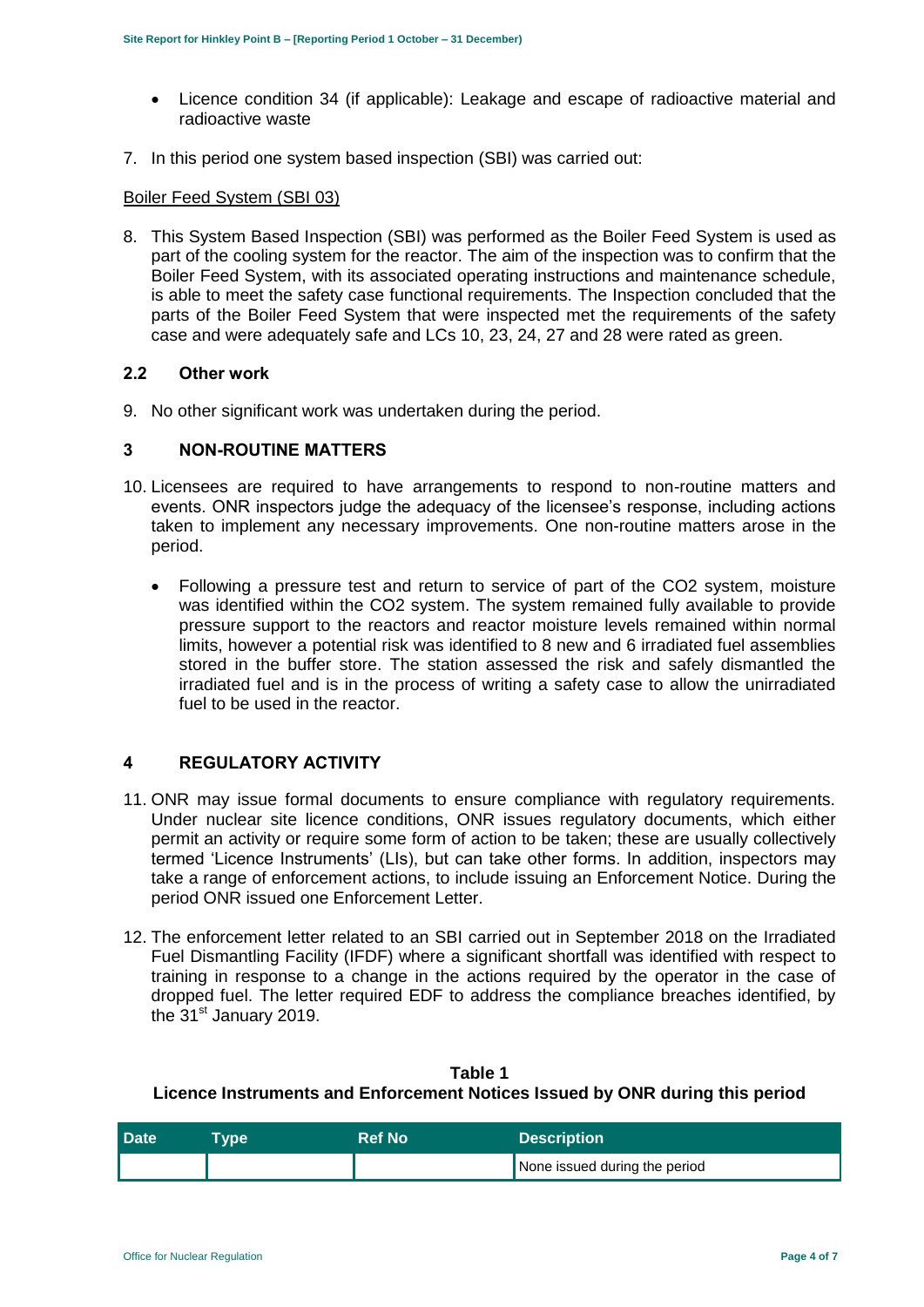Reports detailing the above regulatory decisions can be found on the ONR website at [http://www.onr.org.uk/pars/.](http://www.onr.org.uk/pars/)

13. During the period, EDF Energy Nuclear Generation Ltd and Doosan Babcock Ltd, a contractor on the site, pleaded guilty to offences under the Health & Safety at Work etc. Act 1974, section 3(1) and the Work at Height Regulations 2005, Regulation 4(1) respectively. The charges [relate to an incident on 12 April 2017 at Hinkley Point B](http://news.onr.org.uk/2017/07/improvement-notices-served-on-edf-and-doosan-babcock/) which resulted in injury to a Doosan Babcock Ltd employee. The incident was a conventional health and safety matter and there was no radiological risk to workers or the public. [Sentencing is expected to take place](https://www.edfenergy.com/energy) on 1<sup>st</sup> February 2019.

#### <span id="page-4-0"></span>**5 NEWS FROM ONR**

#### **October:**

- 14. We welcomed the [publication](http://news.onr.org.uk/2018/10/iaea-review-torness-power-station/) of the key review of operational safety performance at Torness nuclear power station, published by the International Atomic Energy Agency and the UK government. The report highlights eight areas of good practice at Torness and offers proposals for further improvements, which we fully support.
- 15. Following our decision to prosecute, EDF Energy Nuclear Generation Ltd and Doosan Babcock Ltd pleaded guilty to offences at Hinkley Point B under the Health & Safety at Work etc. Act 1974, section 3(1) and the Work at Height Regulations 2005, Regulation 4(1) respectively. The incident was a conventional health and safety matter, with no radiological risk to workers or the public. [A sentencing date](http://news.onr.org.uk/2018/10/edf-and-doosan-babcock-plead-guilty/) has been set for 1 February 2019 at Taunton Crown Court.

#### **November**:

- 16. Following a rigorous procurement process, we appointed six nuclear supply chain organisations to our new [Technical Support](http://news.onr.org.uk/2018/11/new-technical-support-framework-announced/) Framework (TSF). The new TSF, which came in to effect on 1 November 2018, has been established to provide a renewed and modernised framework for procuring technical support. We use this technical support to obtain, for example, expert technical assessments, access to specialist software or modelling, or access to niche skill sets that we do not retain in-house.
- 17. The revised Nuclear Safety Directive introduced a European system of Topical Peer Review in 2017 and every six years thereafter. We played a leading role in the preparations for the first European 'Topical Peer Review' on Ageing Management of Nuclear Power Plants and welcome the publication of the [first peer review report](http://news.onr.org.uk/2018/11/onr-welcomes-first-topical-peer-review/) by the European Nuclear Safety Regulator Group. We are pleased that a number of our experts made a valuable contribution to the exercise alongside 16 European countries as well as Norway, Switzerland and Ukraine. The UK report was authored jointly between ourselves, EDF Nuclear Generation Ltd and EDF-NNB GenCo.
- 18. [The Atomic Weapons Establishment \(AWE\) was fined £1 million](http://news.onr.org.uk/2018/11/awe-prosecution-reaction/) after admitting offences under Section 2 (1) of the Health and Safety at Work etc. Act (1974). The incident, which occurred on 27 June 2017 was a conventional health and safety matter and there was no radiological risk to workers or the public. The prosecution was the result of our investigation into the incident.
- 19. In conjunction with the Environment Agency, we announced the completion of our *initial* [high level scrutiny](http://news.onr.org.uk/2018/11/uk-hpr1000-completes-gda-step-2/) of the UK HPR1000 reactor design.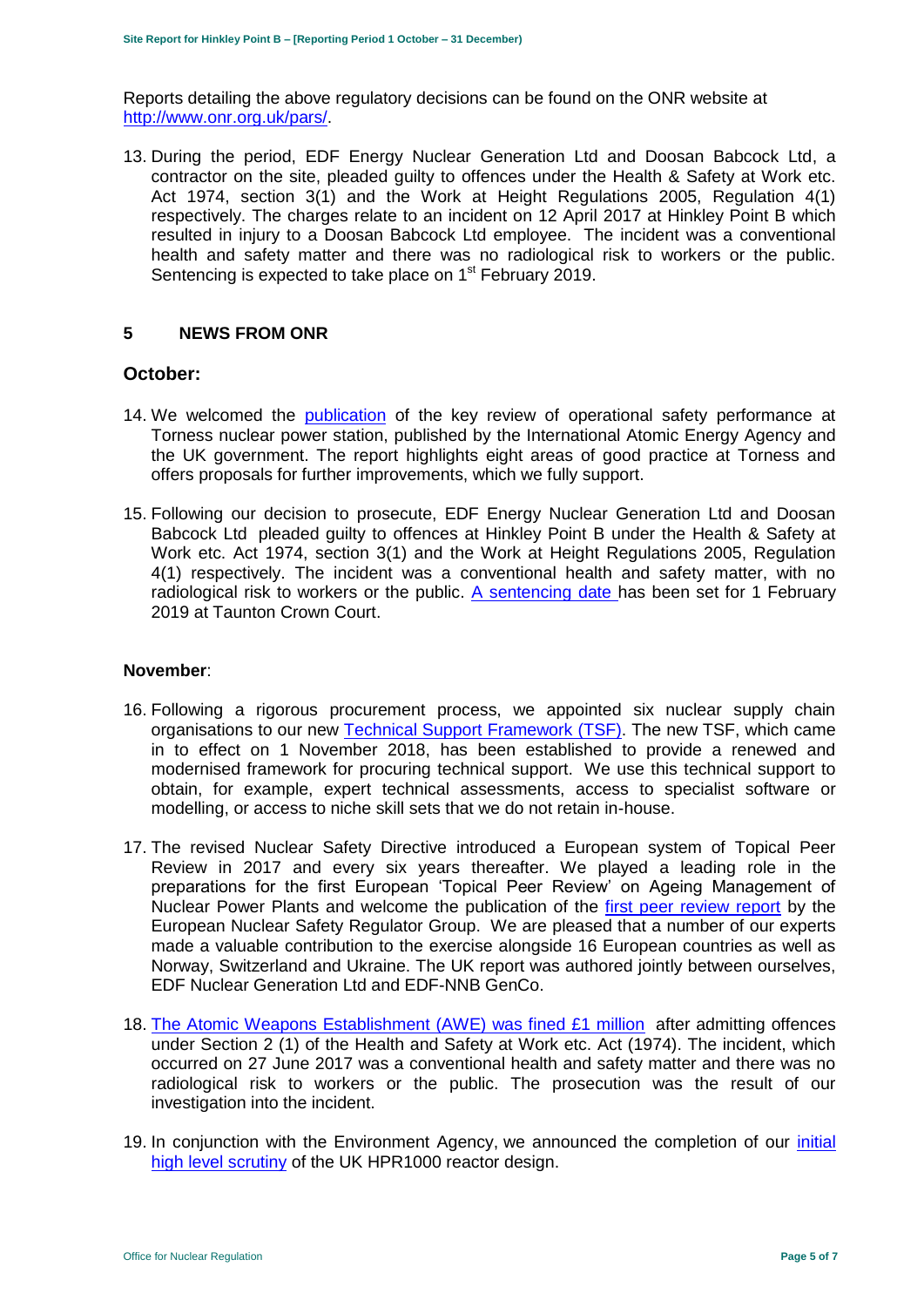- 20. We provided NNB Genco (HPC) Ltd (NNB GenCo) with [consent](http://news.onr.org.uk/2018/11/consent-for-hinkley-point-c-nuclear-island-concrete-pour/) to commence the unit 1 Nuclear Island concrete pour at Hinkley Point C (HPC). We also hosted our third webinar to explain our permissioning role for the Nuclear Island concrete pour at HPC and to provide information on our work to ensure that the new nuclear power station is built to the standards expected in the UK. Amongst others, a number of Site Stakeholder Group members joined the webinar and we received excellent feedback. We are planning further webinars on various topics in 2019. If you would like to find out more, please contact the ONR Communications team at [contact@onr.gov.uk](mailto:contact@onr.gov.uk)
- 21. After 16 years of decommissioning work, Bradwell became the first of the Magnox nuclear power stations to receive our permission to enter into a period of "care and maintenance".
- 22. The nuclear safeguards regulations which will enable ONR to set up the domestic safeguards regime following Euratom withdrawal, were laid in Parliament. The Government published the details, [alongside its response and the feedback to consultation](https://www.gov.uk/government/consultations/nuclear-safeguards-regulations)  [on the draft regulations on its website.](https://www.gov.uk/government/consultations/nuclear-safeguards-regulations)

#### **December**:

- 23. [Court proceedings continued](http://news.onr.org.uk/2018/12/prosecution-of-sellafield-ltd/) in our [prosecution of Sellafield Ltd](http://news.onr.org.uk/2018/07/update-prosecution-of-sellafield-ltd/) for offences under Section 2 (1) of the Health and Safety at Work etc Act (1974).
- 24. Reactor 3 at Hunterston B remains offline after being shut down following a routine inspection into cracks in its graphite core, in March 2018. [Cracking of the graphite](http://www.onr.org.uk/civil-nuclear-reactors/graphite-core-of-agrs.htm) bricks [in Advanced Gas-cooled Reactors](http://www.onr.org.uk/civil-nuclear-reactors/graphite-core-of-agrs.htm) such as Hunterston B is expected as the reactors age. However, the number of cracks found during the inspection of Reactor 3 has led to the licensee, EDF Nuclear Generation Limited, carrying out further inspections of the core. Reactor 4 at Hunterston B was taken offline in October for an inspection of its graphite core. EDF Energy has submitted a safety case for Reactor 4 and is preparing one for Reactor 3. We will assess both safety cases to determine whether the reactors are safe to return to service. Neither reactor may restart without our consent, which we will give only if it is safe to do so.
- 25. The Government published a [Written Ministerial Statement](https://www.parliament.uk/business/publications/written-questions-answers-statements/written-statement/Commons/2018-12-19/HCWS1217/) on implementing Geological Disposal, announcing the publication of its [Working With Communities](https://www.gov.uk/government/publications/implementing-geological-disposal-working-with-communities-long-term-management-of-higher-activity-radioactive-waste) policy and the launch of a consent-based process to find a site to host a Geological Disposal Facility (GDF). While we have no formal role in identifying the site for a GDF, any future facility will need to meet the high standards of safety and security required of a licensed nuclear site.

All our latest news is available on our website [www.onr.org.uk](http://www.onr.org.uk/)